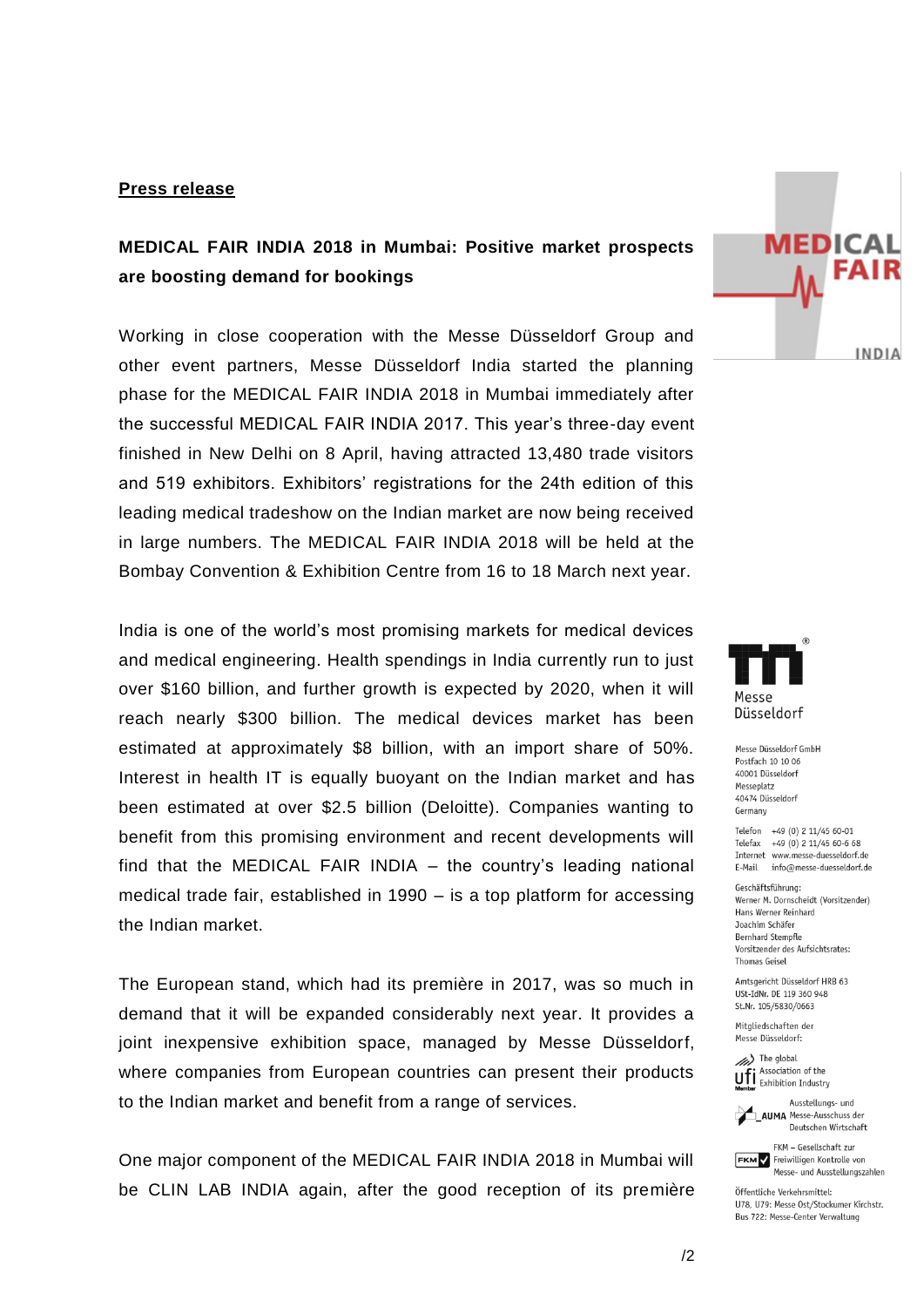among visitors and attracting much attention in 2017. The conference, jointly organised by Scherago and Messe Düsseldorf India, will follow the trend in focusing on lab medicine. It will also be accompanied by an exhibition. Moreover, as there has been so much demand for bookings, the exhibition space will be expanded by more than half its former size, reaching over 500 square metres.

Another major point of attraction at the MEDICAL FAIR INDIA 2018 will be a lounge area and conference session entitled "Future for Health". Both will focus on digitisation in medicine, mobile applications and medical apps.

For the first time there will also be a hotspot  $-$  a space with the emphasis on products connected with rehabilitation and nursing care. India, too, has an ageing population, so that this subject is just as relevant here as it is elsewhere.

Year on year, the MEDICAL FAIR INDIA alternates between two venues: New Delhi and Mumbai. Focal areas include medical devices and engineering, lab technology, equipment and diagnostics, furnishings and equipment for hospitals and health centres as well as mobile health solutions and health IT, two areas which are currently attracting considerable attention throughout the world.

The focal areas of the event are intended for decision-makers in the medical field (e.g. doctors and healthcare professionals) as well as senior management at hospitals. However, they will be equally relevant to architects, building planners, management consultants and those in research and development.

All the information about MEDICAL FAIR INDIA 2018 is available online, e.g. on participation as an exhibitor: [http://www.medicalfair](http://www.medicalfair-india.com/)[india.com.](http://www.medicalfair-india.com/)